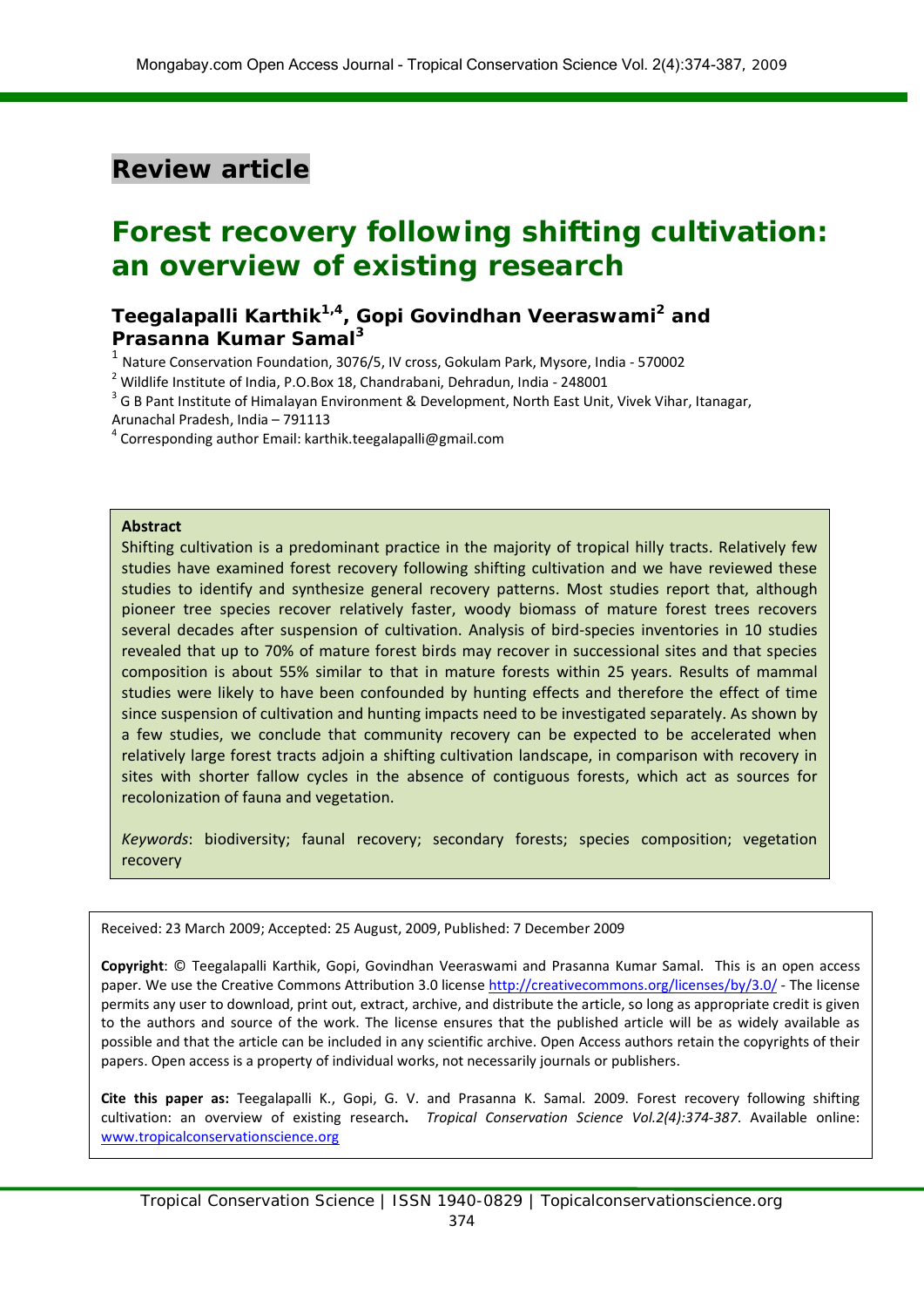### **Introduction**

Shifting cultivation, also referred to as forest agrarian system, has been widely practised by hill communities in Asia, Africa, and Latin America since the Neolithic period (13,000 to 3,000 BC) [1-2]. The practice is characterized by a cultivation phase, which involves clearing of primary or secondary forest and crop cultivation for one to three years, followed by a fallow phase, during which cultivation is suspended to allow recovery of soil fertility [3]. Conklin [3] defined integral and partial forms of shifting cultivation. The integral form of cultivation, which is primarily practised for farmers' subsistence, includes pioneer swidden farming in which primary or climax forest is cleared annually as well as established swidden farming which involves clearing mostly of secondary forests. On the other hand, partial shifting cultivation is undertaken as a supplementary or temporary activity [3].

Shifting cultivation (*hereafter*, SC) is considered as a major driver of deforestation: globally, until the year 1991, SC had accounted for 61% of overall tropical forest destruction [4]. Nevertheless, the practice persists since it provides subsistence livelihoods to at least 300 to 500 million people worldwide [5] and is intricately linked to cultural, ecological, and economic aspects of communities [6]. While certain ecologists question the sustainability of the practice, since it involves clearing of primary and secondary forests [e.g. 4, 7], others appreciate the existence of the practice for several millennia and acknowledge the fact that timber-felling, monoculture plantations, and other such economic-oriented objectives are also critical drivers of deforestation [e.g. 8-9]. However, when fallow cycles drop below a critical time period due to increased human population leading to unavailability of land, the productivity of the plot as well as forest regeneration are negatively affected [2, 6, 10]. Whitmore [11] suggested that the density of human population SC can sustain is 7 per km<sup>2</sup>, which is considerably lower than present densities in SC landscapes in the tropics. Human population density in the year 1995 even in several of the biodiversity hotpots in the tropics was much higher than the world average of 42 people per  $km^2$  [12].

Shifting cultivation throughout the tropics is largely a subsistence activity practised in areas with few alternative options and is therefore a practice that is likely to continue. Secondary forests formed following logging and SC cover more than 600 million hectares and play an important role in biodiversity conservation in the tropics [13]. In this context, studies that research biodiversity in secondary forests formed following SC are of significant value. Studies that have been carried out in various tropical and sub-tropical sites differ in spatial scales of sampling, taxa focused on, and sampling methods used. We therefore found it relevant to review existing research on plants, birds and mammals, which are the groups that have been most researched in SC landscapes and specifically, a) find generalizations in patterns recorded from these studies; b) identify factors possibly responsible for variance in study-results, and c) make recommendations for future studies.

#### **Literature review**

We searched for published studies using the ISI web of knowledge (1985-2008) with the combination of keywords *shifting*/*swidden*/*slash-and-burn cultivation* and *vegetation*/*forest recovery*, *avifaunal*/*bird recovery, faunal*/*mammal recovery*. Studies on vegetation and mammals in SC landscapes were reviewed qualitatively whereas species inventories in avifaunal studies were analyzed to compare bird species composition in successional sites with that in mature forests. While we realize that avifaunal studies vary in geographic locations, sampling methods, spatial scale of sampling, and features such as extent of anthropogenic disturbances and quality of surrounding forest (mature/ near-mature/ old secondary forest) used for comparison in studies, we have nevertheless undertaken meta-data analyses based on species inventories to generalize recovery patterns. A species list was obtained from other research papers when data from the control forest were not available for comparison (species list was obtained from Karr [14] for Blankespoor [15],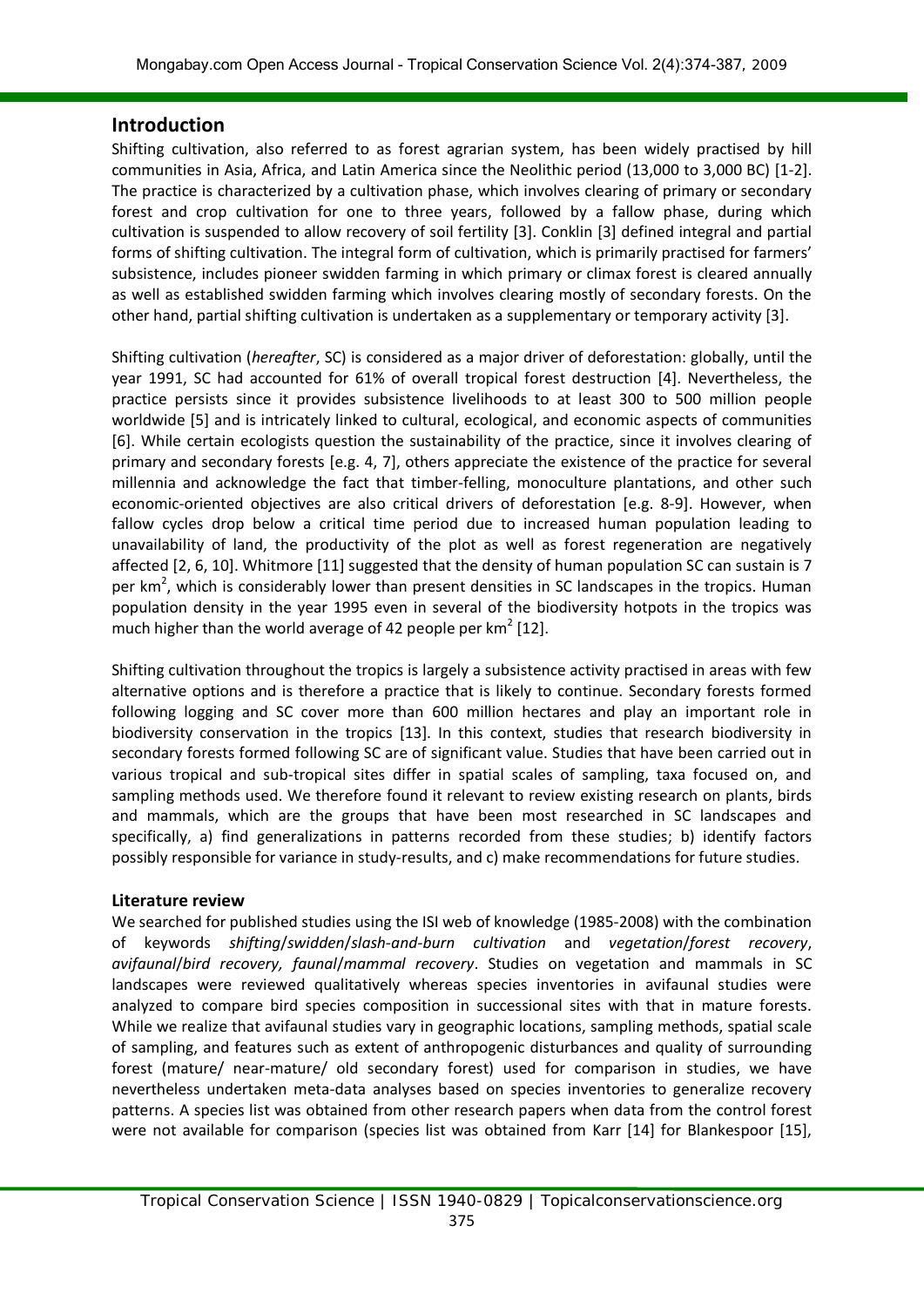which the latter author used for species comparison). We included a study that focused on spatial heterogeneity and its effect on raptor diversity in a SC landscape since a SC mosaic was recorded as spatially more heterogeneous than primary forest, and therefore a direct comparison of species composition in the two habitats was possible [16]. We grouped 10 studies available on recovery of birds following SC in the following time periods since abandonment to track recovery of species over time: 1 to < 5 years, 5 to < 11 years, 11 to 25 years, and sites older than 25 years. These categories were chosen to arrive at approximately equal number of studies in each temporal group.

We calculated Jaccard's index of similarity between bird species recorded from different successional stages and from mature forests in respective studies. We also investigated changes in proportions of mature forest and disturbed habitat species in successional fallows over time. Species that were encountered in the control forest were considered mature forest species, whereas disturbance-associated birds were species that were recorded from 1–5 year fallows. Average values for Jaccard's indices and proportion of mature and disturbance-associated species were calculated when different methods were used for sampling birds in the same study [17].

We summarized results of 33 studies on plants, birds, and mammals in SC landscapes and four review articles on birds and vegetation in anthropogenically disturbed habitats (see Appendix 1). A majority of studies were from South and Central American sites (17), with comparatively fewer studies from African (4) and Asian sites (12). Few studies (6) have focused on mammals in comparison with studies on avifauna (10) and vegetation (17) in SC landscapes. Further, only six studies have been carried out in site adjoining tropical dry and semi-deciduous forests and most of the understanding of recovery following SC comes from sites adjoining humid and moist forests.

#### *Vegetation recovery*

Factors that significantly affected the vegetation recovery trajectory in clearings formed following suspension of cultivation were existing seed bank disturbance, presence of resprouters, and poor seed dispersal rates from surrounding forests [18-22]. In general, succession of pioneer vegetation following suspension of cultivation occurred rapidly in the early stages of regeneration, followed by delayed recovery of woody biomass [10, 21, 23].

Plant species richness has been reported to recover to values comparable with those in mature forest in 20-40 years; however, species composition recovery has been reported to take several decades [20, 24-26]. Endemic species, particularly, have been reported to have not fully recovered even after a period of 50-60 years [25]. In contrast, fallows adjoining tropical dry forests in Bolivia accumulated 75 percent of mature forest species within five years of active cultivation, although basal area was comparable with that in mature forests only in 50-year old fallows [27]. Mature forests sampled for comparison also had a disturbance history of fires, some of which may have been anthropogenic, which may have led to underestimates of recovery time from successional to mature forest [27].

The soil seed bank following suspension of cultivation consisted of predominantly pioneer species, herbs, and grasses: about half the seedlings that germinated from the soil seed bank from five-year fallows in Amazonia were of pioneer tree species [21]. Sprouting of tree stumps, roots, and rhizomes played an important role in regeneration in early successional stages [19, 22-23, 27]. In 2- to 15-yearold successional fallows in Paraguay, the number of species recorded resprouting was twice that of mature forest for individuals in the height range 30-130 cm [19]. Regeneration strategies of plants differed with successional stages. Early successional herbaceous species that colonize disturbed habitats were *r-*strategists that were primarily comprised of wind-dispersed or small-seeded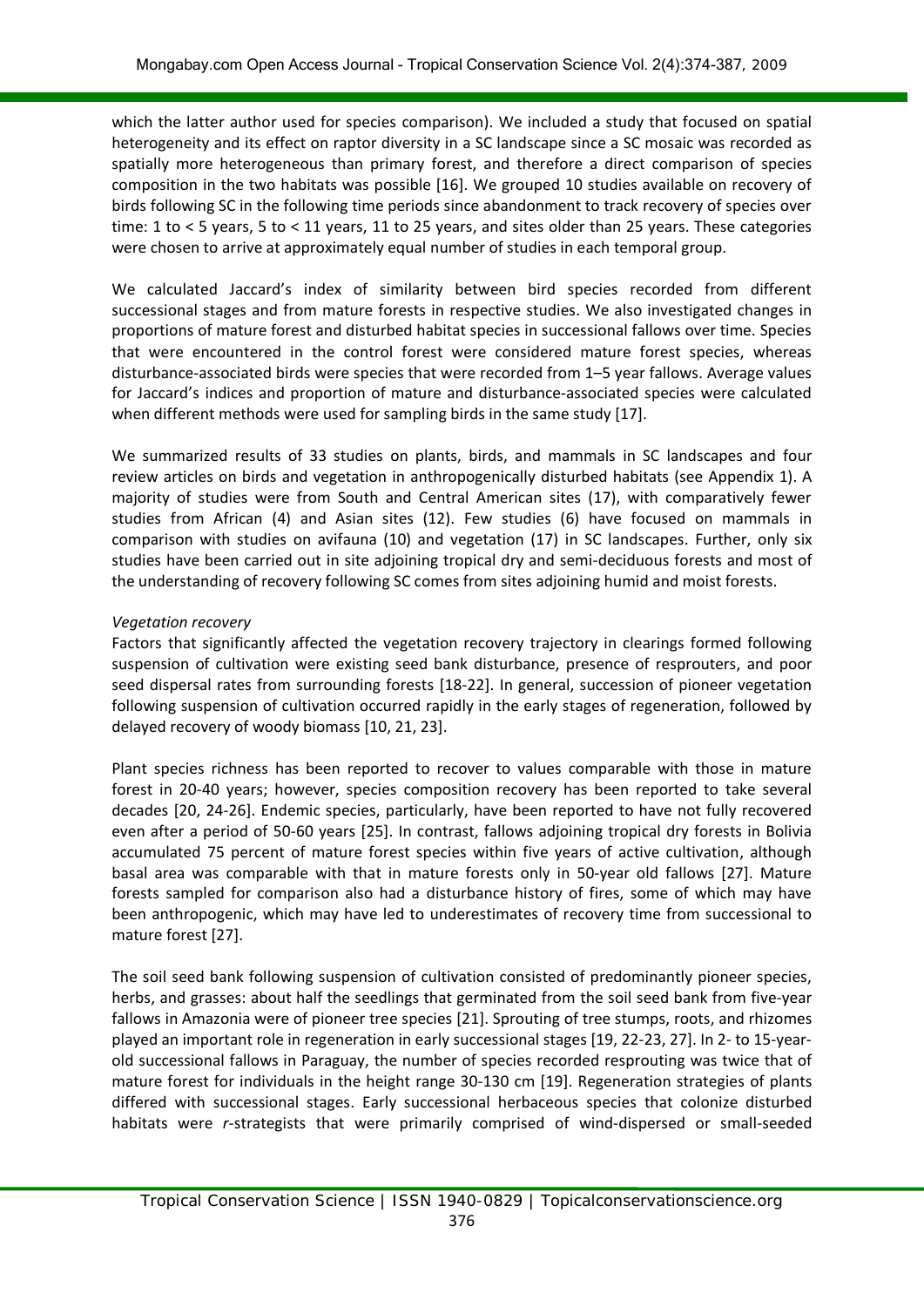vertebrate-dispersed species, whereas late successional primary forest species were *k-*strategists that were large-seeded vertebrate-dispersed species [18, 28-29]. Vertebrate seed disperser avoidance of open habitats prevented the dispersal of relatively large seeds into clearings in early successional stages [21, 30].

The number of years of cultivation as well as number of cultivation cycles affected the recovery process [21, 31]. Vegetation parameters such as canopy cover, tree species richness, percentage of forest species in regeneration, and biomass were considerably higher in plots cultivated for three years in comparison with sites cultivated continuously for six years [21]. Species density and evenness declined considerably with the increase in number of cultivation cycles in SC successional sites in Indonesia [31]. Factors such as harsh microclimatic conditions in clearings, competition with existing vegetation, lack of soil nutrients due to several years of cultivation, and high rates of seed predation and seedling herbivory further impeded plant regeneration [21, 28, 30, 32]. The vegetation recovery period was also affected by the crop cultivated: fields abandoned after cultivation of rice recovered tree species diversity faster than fields cultivated with poppy [33]. Presence of microhabitats such as remnant trees and tall shrubs, which provide sites for seedling regeneration and may improve bat- and bird-dispersed seed arrival, were also identified as important factors in clearings [21, 30].

Fallow cycles as short as 4–5 years in northeast India resulted in arrested succession, since weedy species were not succeeded by pioneer woody species, and over time the soil seed bank was replaced with seeds of weedy shrubs [34]. Fallows as old as 10 years in the region were dominated by bamboo cover [10, 35]. However, early colonizers such as bamboo, with relatively faster growth rates in comparison with woody tree species, may have facilitated soil-nutrient recovery and provided microhabitats for regeneration of shade-loving species [10, 35].

### *Response of mammals*

Generalist mammal species that are adapted to habitat disturbance have been reported to be abundant in successional sites whereas specialist frugivore-foliovore species have been reported to be restricted to mature or primary forest [36-39]. A majority of studies undertaken report that "garden hunting," a term coined by Linares [40] to refer to hunting of terrestrial mammals that are relatively more abundant close to agricultural habitats and are sources of protein for communities, is common in SC landscapes.

The impact of SC on mammals is relatively less understood and the few studies (6) have been only recently undertaken. Studies of large mammals (size > 2 kg) concluded that these animals may not persist in secondary forests and such sites may therefore harbor populations of fast-reproducing "weedy" disturbance-tolerant species [36-37, 39]. In 13- to 18-year-old secondary forests regenerating after mechanical clearing, mammal abundances were comparable to those in primary forest [37]. However, the composition differed between these forest types, with generalist species occurring in the secondary forest and specialist frugivore species restricted to primary forest [37]. Studies from northeast India reported that species feeding on young leaves and seeds (e.g., Phayre's leaf monkey, *Trachypithecus phayrei*) persisted in 10-year and older secondary sites to some extent [41]. However frugivore-foliovore species (e.g., Hoolock gibbon, *Hoolock hoolock*, and capped langur, *Trachypithecus pileatus*) rarely occurred far from primary or relatively undisturbed forests [38]. In Peru, the proximity to primary or relatively undisturbed forest was an important determinant of the number of large mammal species and average body mass of wildlife visiting agricultural fields [36].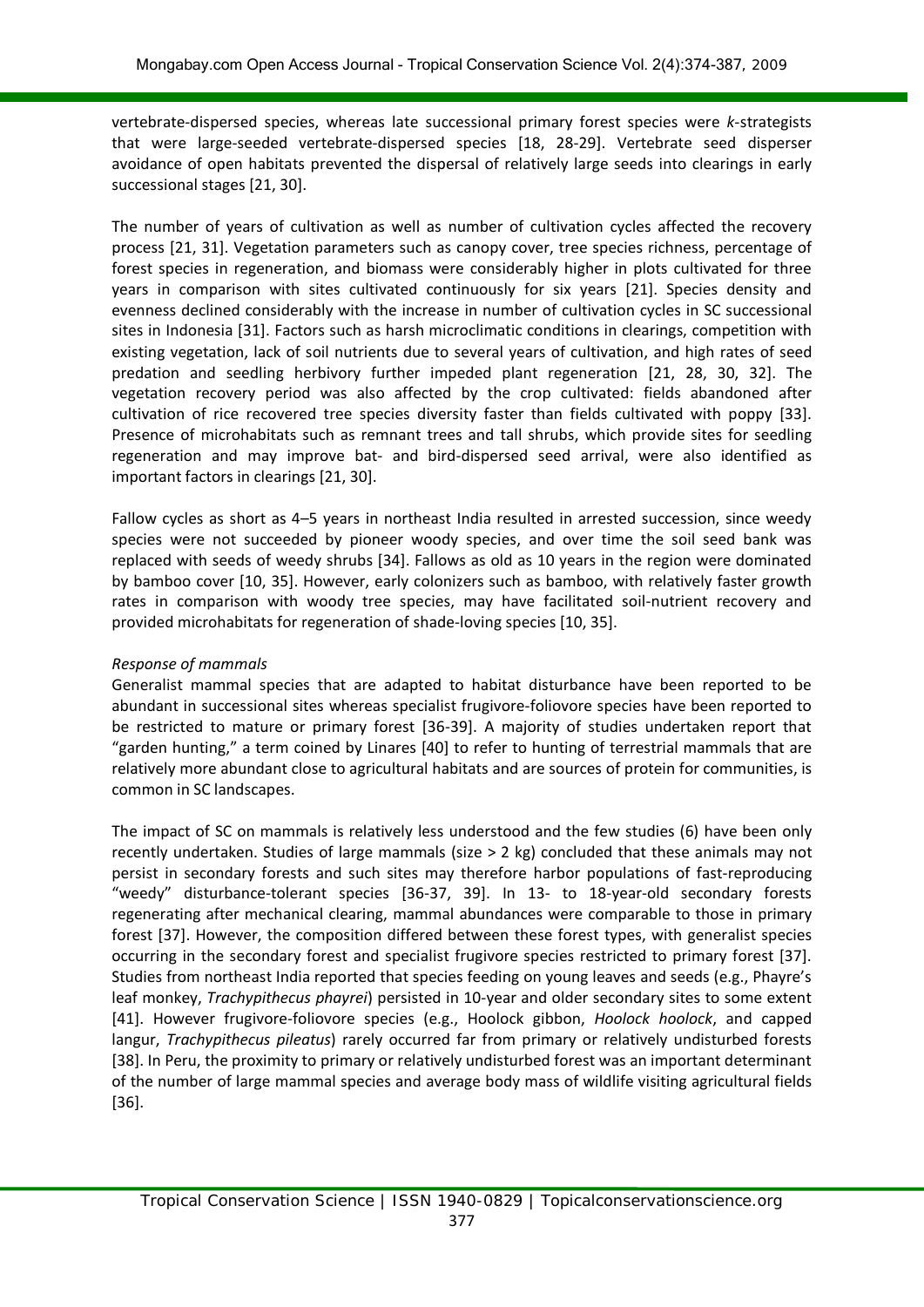Disturbance-tolerant small mammal species were also abundant in SC fallows [38]. The hoary-bellied squirrel, *Calloscurius pygerythrus*, a species known to colonize disturbed habitats in India, was frequently encountered in recently abandoned fallows, whereas forest-dependent species such as Malayan Giant squirrel, *Ratufa bicolor,* and the red-bellied squirrel, *C. erythraeus*, were only observed in 25-year and older secondary sites [38]. In contrast with findings of other studies, Medellin & Equihua [42] found that small (approx. 1–3 ha) and relatively young abandoned agricultural fallows (six years old), interspersed with mature forest supported forest-dependent as well as open-habitat small- and medium-sized mammal species. Further, only about a quarter of species sampled in the study were found exclusively in mature forest.

Wilkie and Finn [43] found few significant differences in mammal abundances between successional forests (15–20 years since cultivation suspension) and mature forests in Africa. However, large, wide-ranging species such as leopards, *Panthera pardus,* and okapis, *Okapia johnstoni,* were virtually absent in the former. Both successional and climax sites that were sampled in the study were within 2–6 km from a village and the authors mention that the areas were exploited by local hunters; therefore it is quite likely that hunting may have affected mammal abundances recorded in the sampled sites. Hunting has been reported as a practice often associated with SC [35, 39-40]. In Panama, Smith [27] found that about half the biomass of mammals hunted by the Buglé community was from agricultural fields. This included about a third each from active gardens, fallows younger than five years, and fallows older than five years [39].

Findings of studies that have covered mammal abundances in agricultural habitats suggest that effects of hunting by human communities override the factor of time since abandonment of a field [36, 42]. Therefore, further research on mammal recovery following SC, which incorporates effects of hunting, can contribute significantly to understanding the value of secondary habitats for mammals. It is also critical that studies on the effects of SC on mammals examine more explicitly, the effect of landscape factors such as distance to mature forest, contiguity and the size of patches on species diversity; richness and abundance, which are factors that may affect different groups of mammals differently [36].

#### *Response of avifauna*

Avifaunal research in secondary habitats has produced varied results; studies have documented an increase or no effect [16-17, 43-45] as well as a decrease [10, 15, 46-48] in species diversity resulting from converting homogeneous forests into heterogeneous patches of fields and successional fallows interspersed with primary forest. Mean (SE) value of Jaccard's index of similarity increased from 0.26 (0.08) in 1–5 year fallows to 0.55 (0.12) in fallows younger than 25 years (Fig. 1). Within 25 years since suspension of cultivation, the proportion of mature forest species increased from 0.39 (0.14) to 0.71 (0.16), whereas the proportion of disturbance-associated species decreased from 0.58 (0.16) to 0.25 (0.11).

Our analysis of results of 10 studies revealed that birds accumulated relatively rapidly in the first 11 years, and the similarity between birds recorded from SC fallows and mature forest increased from about 25 to 55 percent within 25 years after suspension of cultivation (Figure 1). Within 25 years, only about 25 percent of disturbance-associated species were found in secondary sites and about 70 percent of mature forest species had recovered. Dunn [49], in a review of studies spanning recovery of faunal communities in secondary forests, reports that although species richness in a secondary site may recover within 20–40 years after abandonment, recovery of species composition may take a longer period. Guilds such as large-bodied canopy frugivores and understory insectivores are adversely affected by such habitat modification and are confined to primary or relatively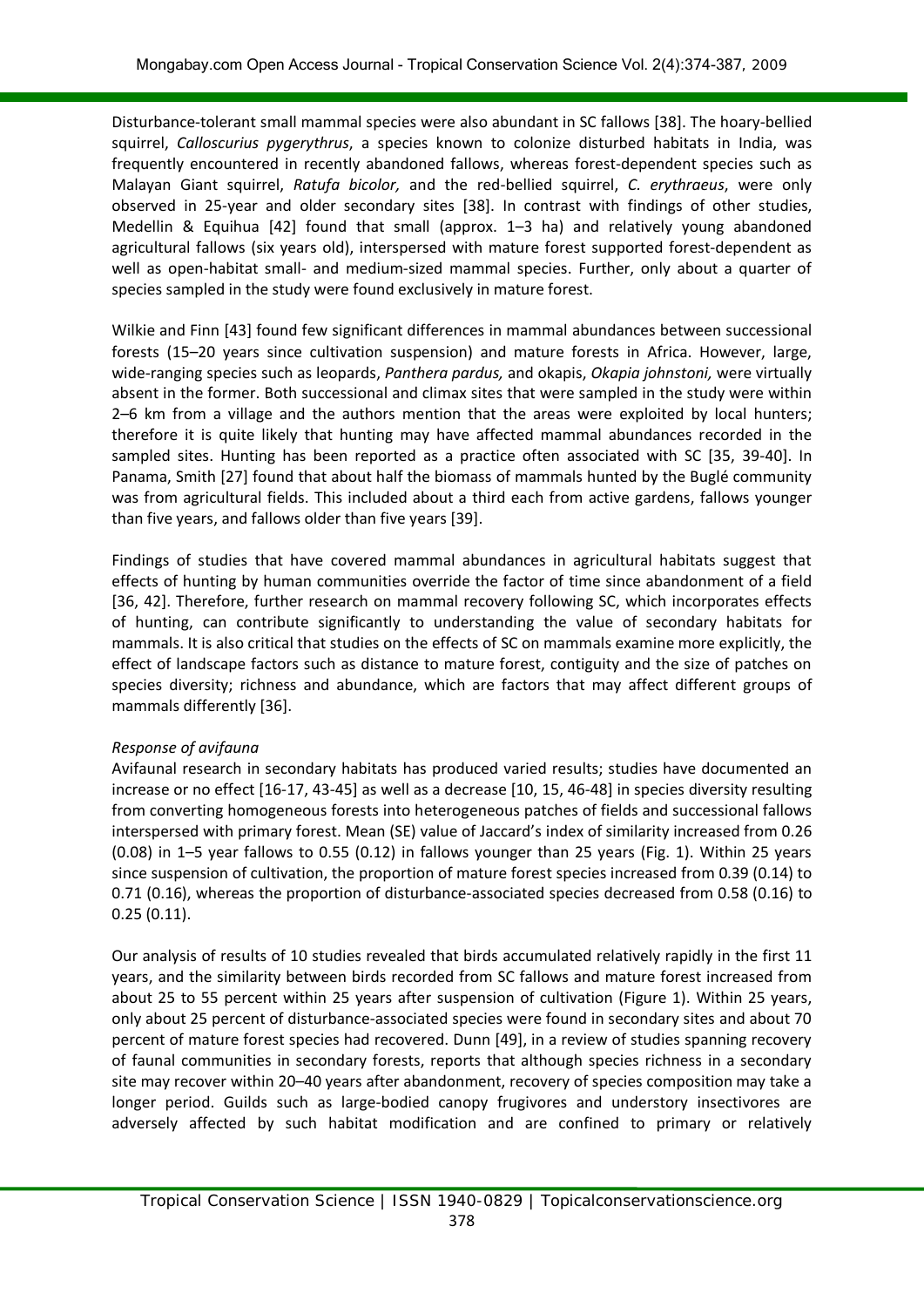undisturbed forests [10, 43, 45-46]. The type of agriculture system being practised also affected bird species diversity in a SC landscape: the traditional SC mosaic of fallows and forest supported higher diversity and species evenness than a non-traditional practice with a fallow cycle of only four years and a cultivation period of up to six years [48].



Hill and Hamer [50] suggest that results of studies that have recorded a decrease, no effect, or an increase in avifaunal diversity with conversion of homogeneous forest into a heterogeneous SC mosaic are often spatial scale-dependent. Studies that have sampled at smaller scales, mostly using transects or point counts [10 (5 ha), 47 (0.4 ha)], have reported decreased diversity whereas studies that sampled at larger scales generally using mistnets [17 (52 ha), 43 (60 ha)] have reported increased diversity. Barlow and others [51] identify other factors affecting study results; edge effects in a secondary site from surrounding habitat may bias results and near-primary forest considered as a control and assumed to be equivalent to mature undisturbed forest may have been disturbed, leading to an inaccurate comparison of habitats. In the specific case of impact of SC on birds, spatial scales of sampling for most studies are by default small, since across the world the practice is undertaken at relatively small scales in comparison with other landuses such as plantations that are often larger. When sampling scales are large, studies will incorporate effects of surrounding habitat and therefore reflect bird diversity in the agriculture-fallow-forest matrix rather than the diversity in each habitat specifically [17, 43].

## **Implications for conservation**

Shifting cultivation fallows have been shown to recover vegetation faster in terms of basal area, regeneration, and accumulation of species than other human-modified and subsequently abandoned lands such as pastures, agroforestry sites, and plantations [52]. One factor responsible for this is likely to be that the practice is undertaken across the world at small scales in comparison with pastures (for instance, SC fallows in Meghalaya, north-east India ranged from 1-2.5 ha [6], whereas in Amazonia, pastures extended over hundreds to thousands of ha [21]). Another factor is that often SC fallows are interspersed with primary/near-primary forests [53].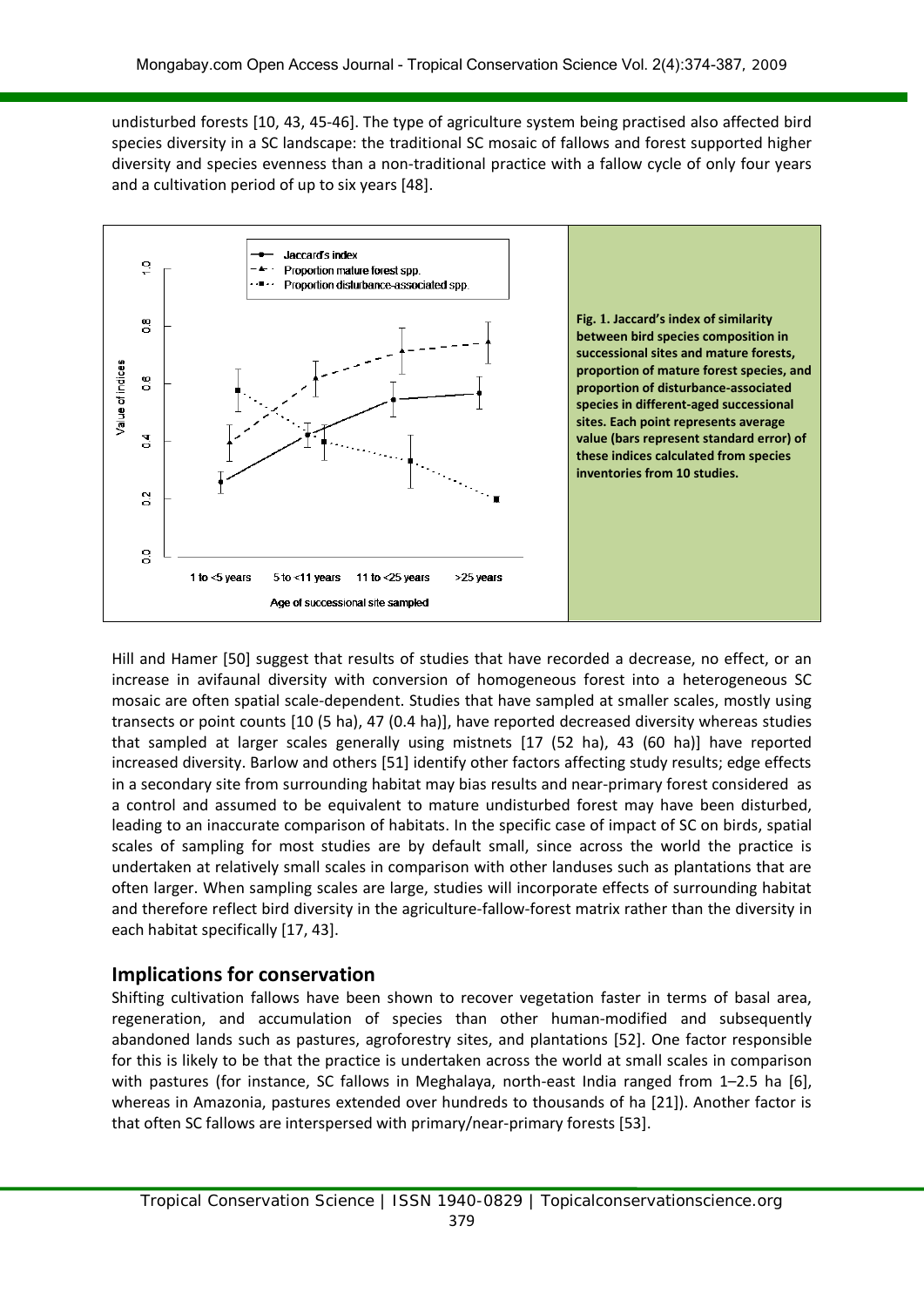Land-use conversions of forest for timber logging, monoculture cash crops, and infrastructural projects such as hydro-electric projects, usually benefit stakeholders not resident in the particular landscape, in comparison with SC which is often a subsistence activity [8]. Alternatives to the practice often recommended, such as intensive sedentary cultivation, monocultures, or agroforestry, have been suggested to possibly have long-term detrimental effect for both farmers and forest [52, 54-55].

SC can be considered as a small-scale high-intensity disturbance when relatively large tracts of primary forest adjoin the mosaic of fallows and active farms [17, 43]. Deleterious effects of SC such as forest and biodiversity loss, soil erosion, and similar environmental impacts are often consequences of shortened fallow cycles which are likely an offshoot of increasing human population. The practice of SC can be sustainable and can also support biodiversity in the overall landscape if large tracts of relatively mature forests are preserved, few trees are retained during cultivation, and fallow cycles are relatively long [21, 26]. Further, regulation of hunting of relatively rare species can ensure retention of high mammal diversity in a SC landscape [36]. Mature forests can act as critical sources for recolonization of plants, mammals, birds, and other groups in secondary sites and therefore can maintain biodiversity in the larger landscape.

## **Acknowledgements**

We thank Dr. Aparajita Datta for critical comments and Dr. Brian Finegan, Dr. Divya Mudappa, and Kulbushansingh Suryawanshi for suggesting improvements to the manuscript. We also thank the Director, GBPIHED, for logistic support and the Ministry of Environment & Forests for funding a project monitoring recovery of vegetation and fauna in the Eastern Himalayas. We thank two anonymous reviewers for helpful comments on early drafts of this manuscript.

## **References**

- [1] Mazoyer, M. and Roudart, L. Eds. 2006. *A history of world agriculture from the neolithic to the current crisis*, pp. 101-102, Earthscan publishers, London.
- [2] Spencer, J. E. 1966. *Shifting cultivation in southeastern Asia*, pp. 7-8, University of California Press (republished by Bishen Singh Mahendra Pal Singh publications, Dehradun).
- [3] Conklin, H. C. 1961. The study of shifting cultivation. *Current Anthropology* 2: 27-61.
- [4] Myers, N. Ed. 1991. *Tropical forests and climate*, pp. 3-21, Kluwer Publishers, London, UK.
- [5] Brady, N. C. 1996. Alternatives to slash-and-burn: A global imperative. *Agricultural Ecosystems and Environment* 58: 3-11.
- [6] Ramakrishnan, P. S. 1992. *Shifting agriculture and sustainable development: An interdisciplinary study from North-eastern India*, UNESO-MAP series, Paris (republished by Oxford University Press, New Delhi, India).
- [7] Bandy, D. E., Garrity, D. P. and Sanchez, P. A. 1993. The worldwide problem of slash-and-burn agriculture. *Agroforestry Today* 5: 2-6.
- [8] Dressler, W. 2005. Disentangling Tagbanua lifeways, swidden and conservation on Palawan island. *Human Ecology* 12: 21-29.
- [9] Ickowitz, A. 2006. Shifting cultivation and deforestation in tropical Africa: critical reflections. *Development and Change* 37: 599-626.
- [10] Raman, T. R. S., Rawat, G. S. and Johnsingh, A. J. T. 1998. Recovery of tropical rainforest avifauna in relation to vegetation succession following shifting cultivation in Mizoram, North-East India. *Journal of Applied Ecology* 35: 214-231.
- [11] Whitmore, T. C. 1984. *Tropical rainforests of the Far East*, pp. 276-278, Oxford Science publications, Clarendon Press, Oxford.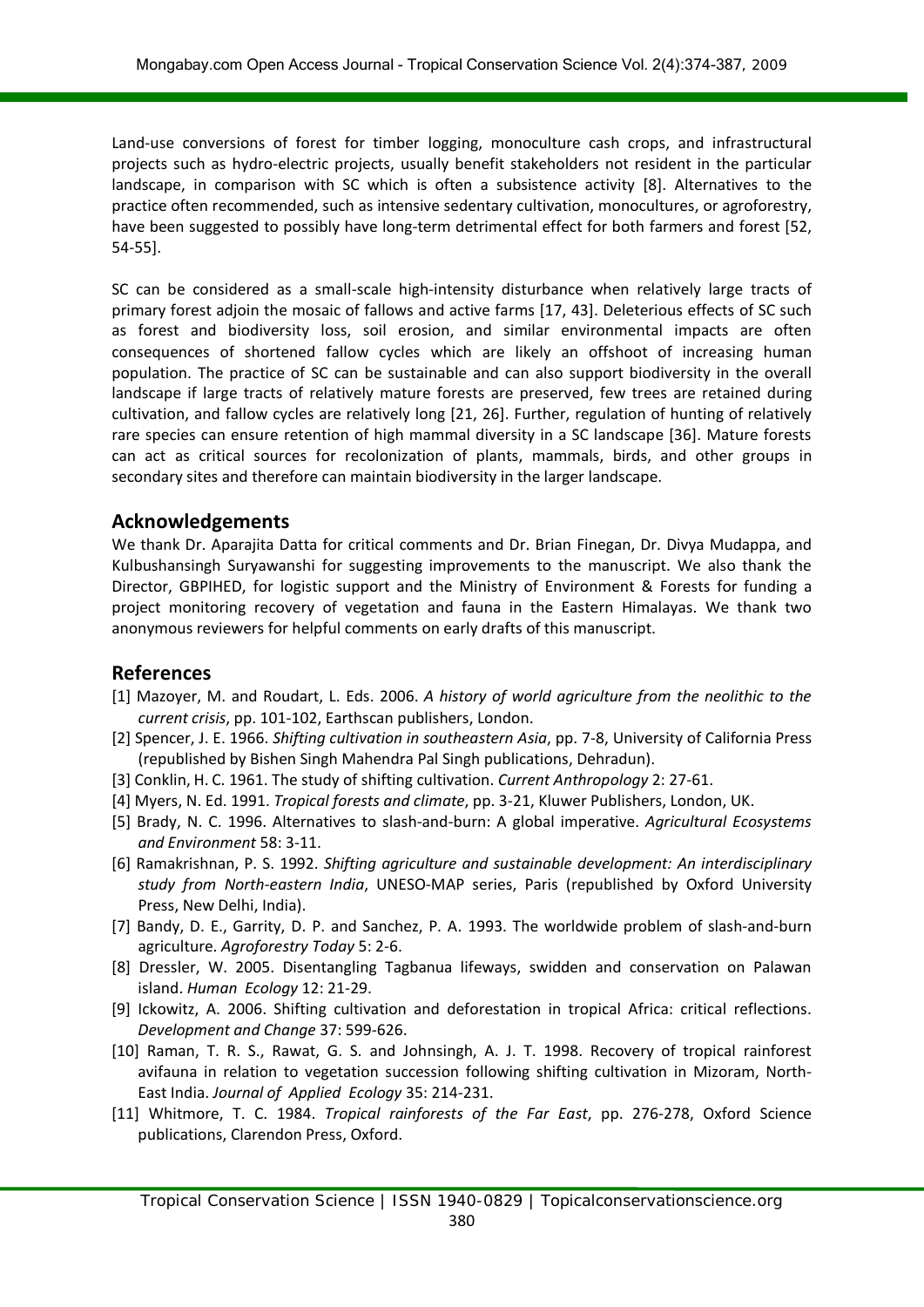- [12] Cincotta, R. P., Wisnewski, J. and Engelman, R. 2000. Human population in the biodiversity hotspots. *Nature* 404: 990-992.
- [13] Brown, S. and Lugo, A. E. 1990. Tropical secondary forests, *Journal of Tropical Ecology* 6: 1-21.
- [14] Karr, J. R. 1976. Within- and between-habitat avian diversity in African and Neotropical lowland habitats. *Ecological Monographs* 46: 457-481.
- [15] Blankespoor, G. W. 1991. Slash-and-burn shifting agriculture and bird communities in Liberia, West Africa. *Biological Conservation* 57: 41-71.
- [16] Anderson, D. L. 2001. Landscape heterogeneity and diurnal raptor diversity in Honduras: the role of shifting cultivation. *Biotropica* 33: 511-519.
- [17] Blake, J. G. and Loiselle, B. A. 2001. Bird assemblages in second-growth and old-growth forests, Costa Rica: perspectives from mist nets and point counts. *The Auk* 118: 304-326.
- [18] Del Castillo, R. F. and Rios, M. A. P. 2008. Changes in seed rain during secondary succession in a tropical montane cloud forest region in Oaxaca, Mexico. *Journal of Tropical Ecology* 24: 433-444.
- [19] Kammesheidt, L. 1999. Forest recovery by root suckers and above-ground sprouts after slashand-burn agriculture, fire and logging in Paraguay and Venezuela. *Journal of Tropical Ecology* 15: 143-157.
- [20] Finegan, B. 1996. Pattern and process in neotropical secondary rain forests: the first 100 years of succession. *TREE* 11: 119-124.
- [21] Uhl, C. 1987. Factors controlling succession following slash-and-burn agriculture in Amazonia. *Journal of Ecology* 75: 377-407.
- [22] Vieira, I. C. G. and Proctor, J. 2007. Mechanisms of plant regeneration during succession after shifting cultivation in eastern Amazonia. *Plant Ecology* 192: 1573-5052.
- [23] Toky, O. P. and Ramakrishnan, P. S. 1983. Secondary succession following slash and burn agriculture in north-eastern India: I. Biomass, litterfall and productivity. *Journal of Ecology* 71: 735-745.
- [24] Saldarriaga, J. G., West, D. C., Tharp, M. L. and Uhl, C. 1988. Long-term chronosequence of forest succession in the upper Rio Negro of Columbia and Venezuela. *Journal of Ecology* 76: 938- 958.
- [25] Van Gemerden, B. S., Shu, G. N. and Olff, H. 2003. Recovery of conservation values in central African rainforest after logging and shifting cultivation. *Biodiversity and Conservation* 12: 1553- 1570.
- [26] N'Dja, K. Justin, K. and Guillaume, D. 2008. Successional patterns of plant species and community diversity in a semi-deciduous tropical forest under shifting cultivation. *Journal of Vegetation Science* 19: 809-820.
- [27] Kennard, D. K. 2002. Secondary forest succession in a tropical dry forest: patterns of development across a 50-year chronosequence in lowland Bolivia. *Journal of Tropical Ecology* 18: 53-66.
- [28] Ingle, N. R. 2003. Seed dispersal by wind, birds, and bats between Philippines montane rainforest and successional vegetation. *Oecologia* 134: 251-261.
- [29] Tabarelli, M. and Peres, C. A. 2002. Abiotic and vertebrate seed dispersal in the Brazilian Atlantic forest: implications for forest regeneration. *Biological Conservation* 106: 165-176.
- [30] Aide, T. M. and Cavelier, J. 1994. Barriers to lowland tropical forest restoration in the Sierra Nevada de Santa Marta, Columbia. *Restoration Ecology* 2: 219-229.
- [31] Lawrence, D. 2004. Erosion of tree diversity during 200 years of shifting cultivation in Bornean rainforest. *Ecological Applications* 14: 1855-1869.
- [32] Hammond, D. S. 1995. Post-dispersal seed and seedling mortality of tropical dry forest trees after shifting agriculture, Chiapas, Mexico. *Journal of Tropical Ecology* 11: 295-313.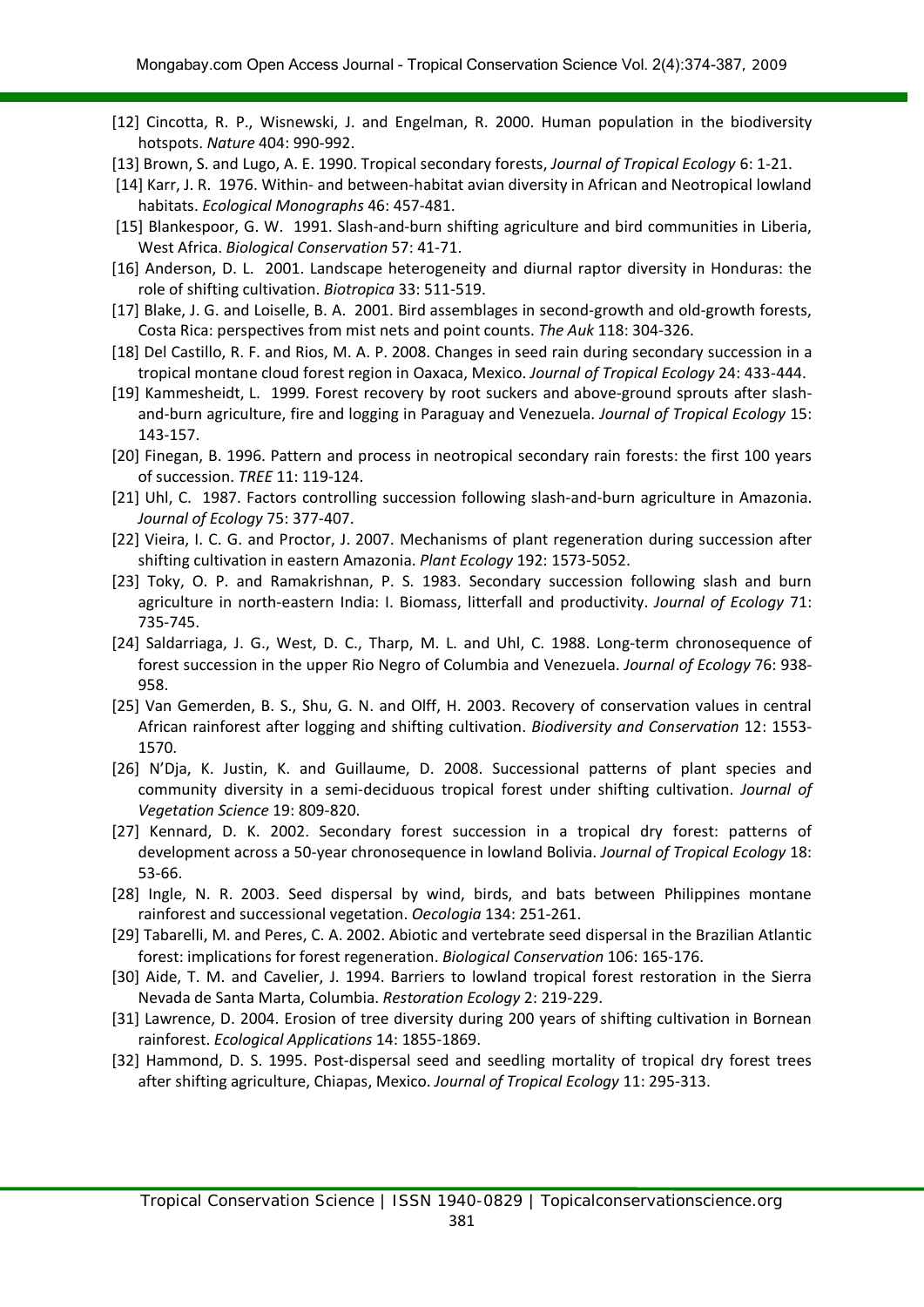- [33] Fukushima, M., Kanzaki, M., Hara, M., Okhubo, T., Preechapanya, P. and Choocharoen, C. 2008. Secondary forest succession after the cessation of swidden cultivation in the montane forest area in northern Thailand. *Forest Ecology and Management* 255: 1994-2006.
- [34] Saxena, K. G. and Ramakrishnan, P. S. 1984. Herbaceous vegetation development and weed potential in slash and burn agriculture (jhum) in N.E. India. *Weed Research* 24: 135-142.
- [35] Rao, K. S., and Ramakrishnan, P. S. 1989. Role of bamboos in nutrient conservation during secondary succession following slash and burn agriculture (jhum) in north-east India. *Journal of Applied Ecology* 26: 625-633.
- [36] Naughton-Treves, L., Mena, J. L., Treves, A., Alvarez, N. and Radeloff, V. C. 2003. Wildlife survival beyond park boundaries: The impact of slash-and-burn agriculture and hunting on mammals in Tambopata, Brazil. *Conservation Biology* 17: 1106-1117.
- [37] Parry, L., Barlow, J. and Peres, C. A. 2007. Large vertebrate assemblages of primary and secondary forests in Brazilian Amazon. *Journal of Tropical Ecology* 23: 653-662.
- [38] Raman, T. R. S. 1996. Impact of shifting cultivation on diurnal squirrels and primates in Mizoram, northeast India: A preliminary study. *Current Science* 70: 747-750.
- [39] Smith, D. A. 2005. Garden game: shifting cultivation, indigenous hunting and wildlife ecology in western Panama. *Human Ecology* 33: 505-537.
- [40] Linares, O. 1976. "Garden Hunting" in the American Tropics. *Human Ecology* 4: 331-349.
- [41] Gupta, A. K. and Kumar, A. 1994. Feeding ecology and conservation of the Phayre's leaf monkey *Presbytis phayrei* in Northeast India. *Biological Conservation* 69: 301-306.
- [42] Medellin, R. A. and Equihua, M. 1998. Mammal species richness and habitat use in rainforest and abandoned agricultural fields in Chiapas, Mexico. *Conservation Biology* 35: 13-23.
- [43] Wilkie, D. S. and Finn, J. T. 1990. Slash-burn cultivation and mammal abundance in the Ituri forest, Zaire. *Biotropica* 22: 90-99.
- [43] Andrade, G. I. and Rubio-Torgler, H. 1994. Sustainable use of the tropical rainforest: evidence from the avifauna in a shifting-cultivation habitat mosaic in the Columbian Amazon. *Conservation Biology* 8: 545-554.
- [44] Naidoo, R. 2004. Species richness and community composition of songbirds in a tropical forestagricultural landscape. *Animal Conservation* 7: 93-105.
- [45] Smith, A. L., Ortiz, J. S. and Robertson, R. J. 2001. Distribution patterns of migrant and resident birds in successional forests of the Yucatan Peninsula, Mexico. *Biotropica* 33: 153-170.
- [46] Borges, S. H. 2007. Bird assemblages in secondary forests developing after slash-and-burn agriculture in the Brazilian Amazon. *Journal of Tropical Ecology* 23: 469-477.
- [47] Bowman, D., Woinarski, J. C. Z. Sands, D. P. A. Wells, A. and McShane, V. J. 1990. Slash-and-burn agriculture in the wet coastal lowlands of Papua New Guinea: Response of birds, butterflies and reptiles. *Journal of Biogeography* 17: 227-239.
- [48] Zhijun, W. and Young, S. S. 2003. Differences in bird diversity between two swidden agricultural sites in mountainous terrain, Xishuangbanna, Yunnan, China. *Biological Conservation* 110: 231- 243.
- [49] Dunn, R. R. 2004. Recovery of faunal communities during tropical forest regeneration. *Conservation Biology* 18: 302-309.
- [50] Hill, J. K. and Hamer, K. C. 2004. Determining the impacts of habitat modification on diversity of tropical forest fauna: the importance of spatial scale. *Journal of Applied Ecology* 41: 744-754.
- [51] Barlow, J., Mestre, L. A. M., Gardner, T. A. and Peres, C. A. 2007. The value of primary, secondary and plantation forests for Amazonian birds. *Biological Conservation* 136: 212-231.
- [52] Ferguson, B. G., Vandeermeer, J., Morales, H. and Griffith, D. M. 2001. Post-agricultural succession in El-Petén, Guatemala. *Conservation Biology* 17: 818-828.
- [53] Finegan, B. and Nasi, R. 2004. The biodiversity and conservation potential of shifting cultivation landscapes. In: *Agroforestry and biodiversity conservation in tropical landscapes*. Schroth, G., da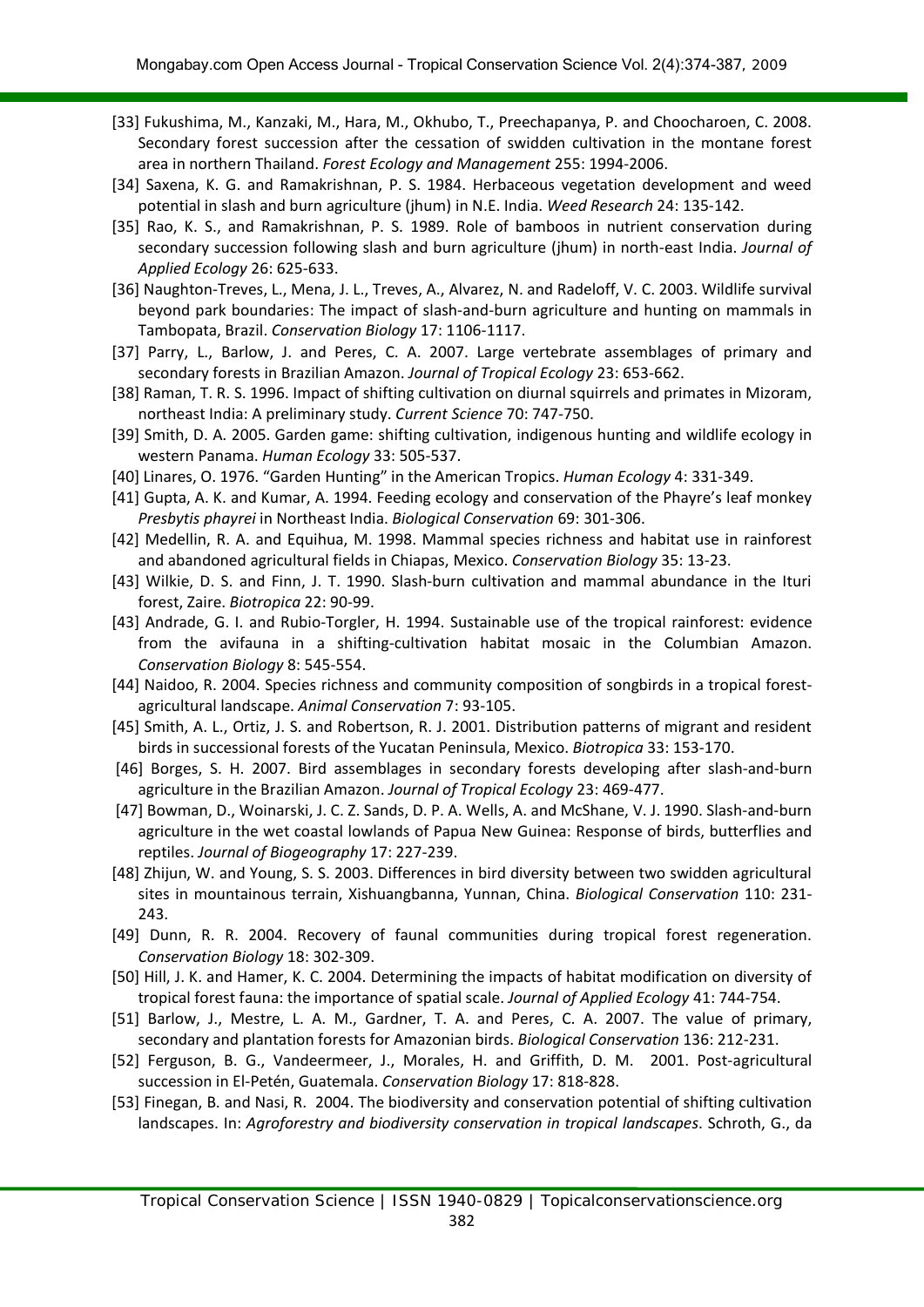Fonseca, G. A. B. Harvey, C. A., Gascon, C., Vasconcelos, H. L. and Izac, A. M. N. (Eds), pp. 153- 197. Island press, Washington, D. C.

- [54] Robichaud, W. G., Sinclair, A. R. E., Odarkor-Lanquaye, N and Klinkenberg, B. 2009. Stable forest cover under increasing populations of swidden cultivators in central Laos: the roles of intrinsic culture and extrinsic wildlife trade. *Ecology and Society* 14: 33.
- [55] Teegalapalli, K. 2008. Shifting livelihood options and changing attitudes of communities in the Garo hills, western Meghalaya. *Current Conservation* 2.3: 18-21.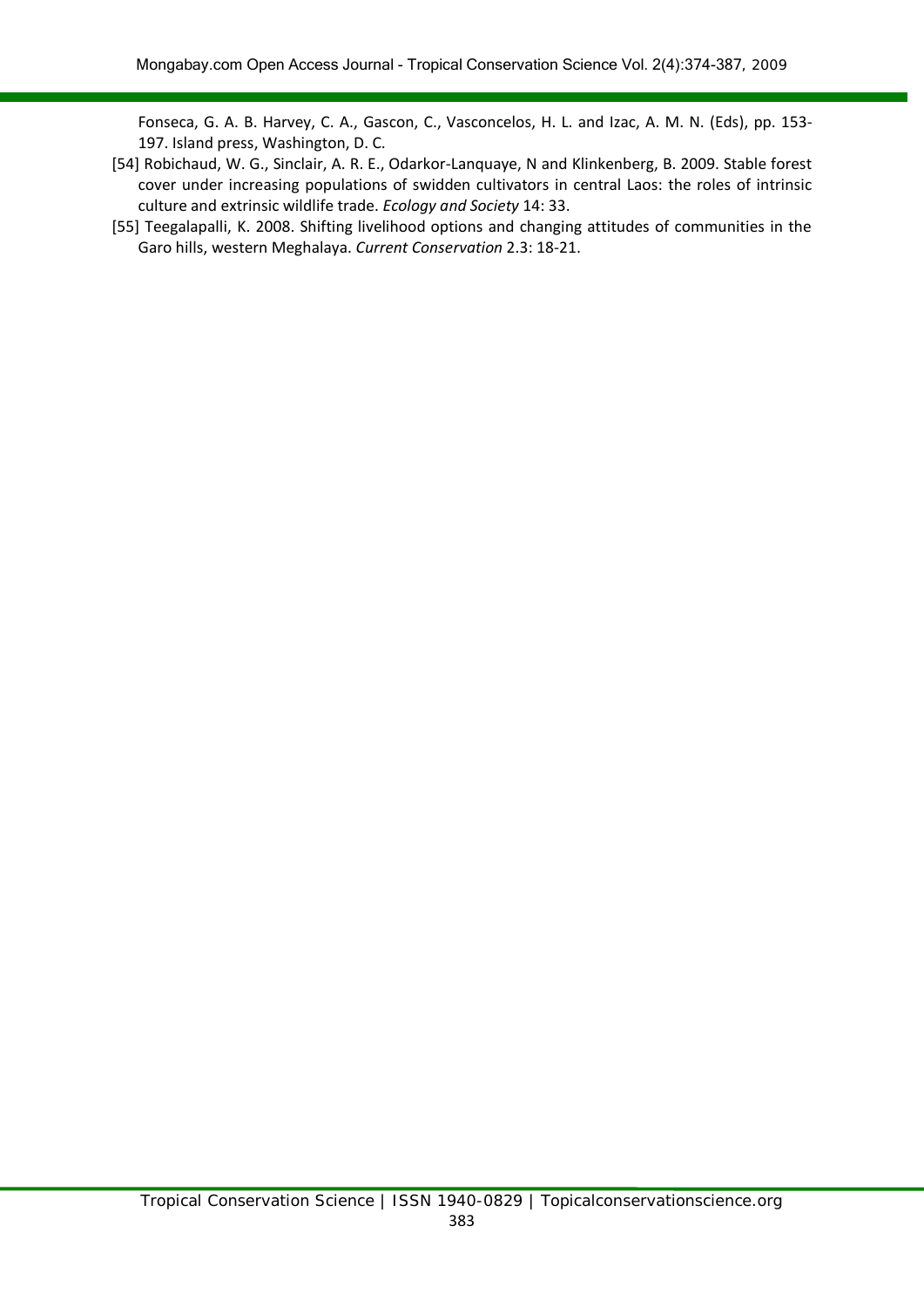| <b>Taxon</b><br>sampled | <b>Forest</b><br>type <sup>a</sup> | <b>Focus of study</b>                                                                                        | <b>Major findings</b>                                                                                                                                                                                                                         | <b>Reference</b><br>number |
|-------------------------|------------------------------------|--------------------------------------------------------------------------------------------------------------|-----------------------------------------------------------------------------------------------------------------------------------------------------------------------------------------------------------------------------------------------|----------------------------|
| Plants                  | TE                                 | Biomass, litterfall, and<br>productivity in a SC site<br>in north-east India                                 | Increased species diversity,<br>reduced species dominance and<br>increased above-ground net<br>primary productivity in a 20-yr-old<br>fallow in comparison with 1-, 10-<br>and 15-yr-old stands                                               | $[23]$                     |
| Plants                  | TE                                 | Patterns of herbaceous<br>vegetation development<br>and weed potential<br>following SC in northeast<br>India | Density, biomass, and germinable<br>seeds of weed species present in<br>the soil were significantly higher<br>after cycles of 4 and 6 years<br>compared to 10- and 20-yr cycles.                                                              | $[34]$                     |
| Plants                  | <b>HT</b>                          | Factors controlling<br>succession following SC<br>in Amazonia                                                | High rates of seed removal by<br>animals in 5-yr-old fallows.<br>Primary forest species only<br>represented 7% of all the stems in<br>the stand. Isolated trees in the<br>fallows facilitated plant<br>regeneration.                          | $[21]$                     |
| Plants                  | HT                                 | Tree species<br>composition, structure<br>and biomass following<br>SC in Colombia and<br>Venezuela           | 20- to 40-yr stands had species<br>richness similar to adjoining<br>mature forest. About 190 years<br>was estimated as the period<br>within which a cultivated site can<br>be similar to mature forest in<br>terms of basal area and biomass. | $[24]$                     |
| Plants                  | TE                                 | Role of bamboo in<br>succession following SC<br>in northeast India                                           | Bamboo regeneration following<br>suspension of cultivation played a<br>significant role in nutrient<br>conservation during SC in<br>northeast India.                                                                                          | $[35]$                     |
| <b>Birds</b>            | HT.                                | Response of fauna to SC<br>in Papua New Guinea                                                               | Bird diversity increased along a<br>successional gradient of 1-, 2-, 4-,<br>8-, and 26-yr-old stands. Primary<br>forest was found to support<br>specialist feeder bird groups such<br>as frugivores, nectarivores, and<br>branch gleaners.    | $[47]$                     |
| <b>Birds</b>            | HT                                 | Bird diversity in SC<br>fallows in West Africa                                                               | Between current farms (CF),<br>regrowth forest (RF, 2 yrs old)<br>and a relatively more mature<br>forest (OF, 7 yrs old), bird<br>communities were most similar<br>between CF and RF and least<br>similar between CF and OF                   | $[15]$                     |
| <b>Birds</b>            | <b>HT</b>                          | Avifauna in a SC habitat<br>mosaic in Colombia                                                               | SC represents a high-intensity<br>small magnitude disturbance to<br>the avifauna. Old secondary<br>growth habitats (13 to 17 yrs old)<br>and forest understories had<br>similar avifauna.                                                     | $[43]$                     |

**Appendix 1.** List of taxon sampled, forest types and major findings of studies reviewed.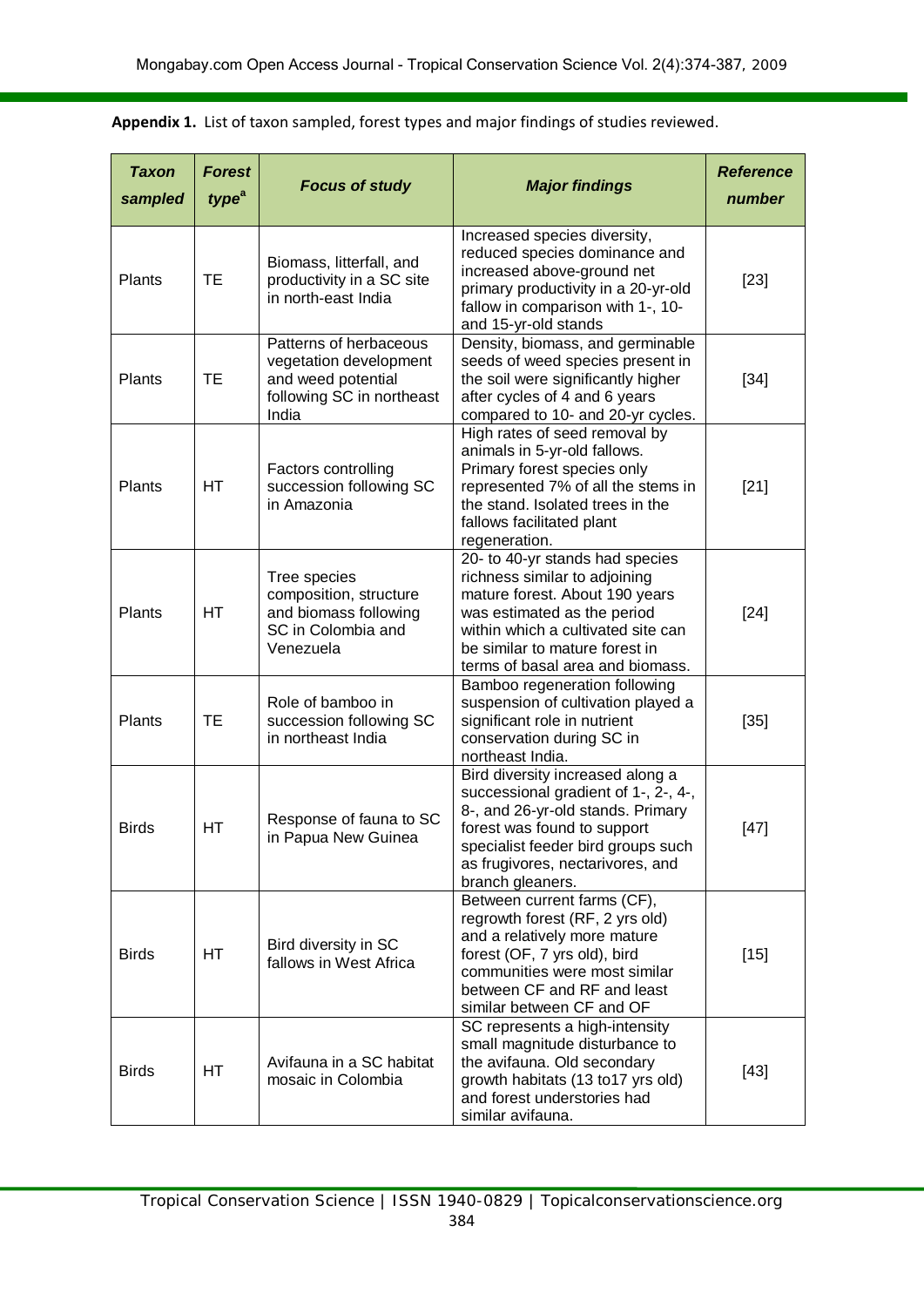| <b>Taxon</b><br>sampled | <b>Forest</b><br>type <sup>a</sup> | <b>Focus of study</b>                                                                                        | <b>Major findings</b>                                                                                                                                                                                                                                             | <b>Reference</b><br>number |
|-------------------------|------------------------------------|--------------------------------------------------------------------------------------------------------------|-------------------------------------------------------------------------------------------------------------------------------------------------------------------------------------------------------------------------------------------------------------------|----------------------------|
| <b>Mammals</b>          | <b>TE</b>                          | Feeding ecology of a<br>mammal species in a SC<br>landscape in northeast<br>India                            | Phayre's leaf monkey can survive<br>in secondary forests formed after<br>SC if regeneration is allowed to<br>continue for 9-10 years.                                                                                                                             | $[41]$                     |
| Plants                  | <b>TD</b>                          | Post-dispersal seed and<br>seedling mortality after<br><b>SC in Mexico</b>                                   | Predation rates by terrestrial<br>vertebrates of mature forest tree<br>species seeds were higher in<br>secondary sites than in mature<br>forest.                                                                                                                  | $[32]$                     |
| Mammals                 | <b>TE</b>                          | Impact of SC on<br>mammals in a SC site in<br>northeast India                                                | Disturbance-associated species<br>were less affected by SC than<br>mature forest species. Fallow<br>cycles shorter than 10 years may<br>negatively affect all mammal<br>species.                                                                                  | $[38]$                     |
| Mammals                 | <b>TR</b>                          | Mammal abundance in a<br>SC landscape in Zaire                                                               | Large wide-ranging mammals<br>were affected by SC; however,<br>few differences in abundances of<br>other mammals between post-<br>agricultural secondary forest and<br>uncut climax forests were<br>recorded.                                                     | $[43]$                     |
| Plants                  | <b>SD</b>                          | Forest recovery by root<br>suckers and above-<br>ground sprouts following<br>SC in Paraguay and<br>Venezuela | Roots suckers and above-ground<br>sprouts were dominant in early<br>fallows whereas resprout density<br>declined with increasing age of<br>fallows and was lowest in mature<br>forest.                                                                            | $[19]$                     |
| Mammals                 | <b>HT</b>                          | Mammal species<br>richness and habitat use<br>in abandoned cornfields<br>in Mexico                           | Relatively small abandoned<br>cornfields (1-3 ha, 6 yrs old)<br>embedded within forests can<br>support disturbance-associated<br>as well as mature forest species<br>and therefore can increase overall<br>diversity.                                             | $[42]$                     |
| <b>Birds</b>            | <b>TE</b>                          | Recovery of birds in<br>relation to vegetation<br>succession following SC<br>in northeast India              | Canopy insectivores, frugivores<br>and bark feeders are more<br>sensitive to SC than granivores<br>and understory insectivores.<br>Recovery periods less than 25<br>years for birds and 50 years for<br>vegetation can cause significant<br>community alteration. | $[10]$                     |
| <b>Birds</b>            | <b>TE</b>                          | Landscape heterogeneity<br>and diversity of raptors in<br>a SC landscape in<br>Honduras                      | Diversity and density of raptors<br>increased with landscape<br>heterogeneity.                                                                                                                                                                                    | $[16]$                     |
| <b>Birds</b>            | HT                                 | Bird assemblages in<br>second- and old-growth<br>forest in Costa Rica                                        | Second-growth forest formed<br>following SC had higher species<br>richness of birds than old-growth<br>forests.                                                                                                                                                   | $[17]$                     |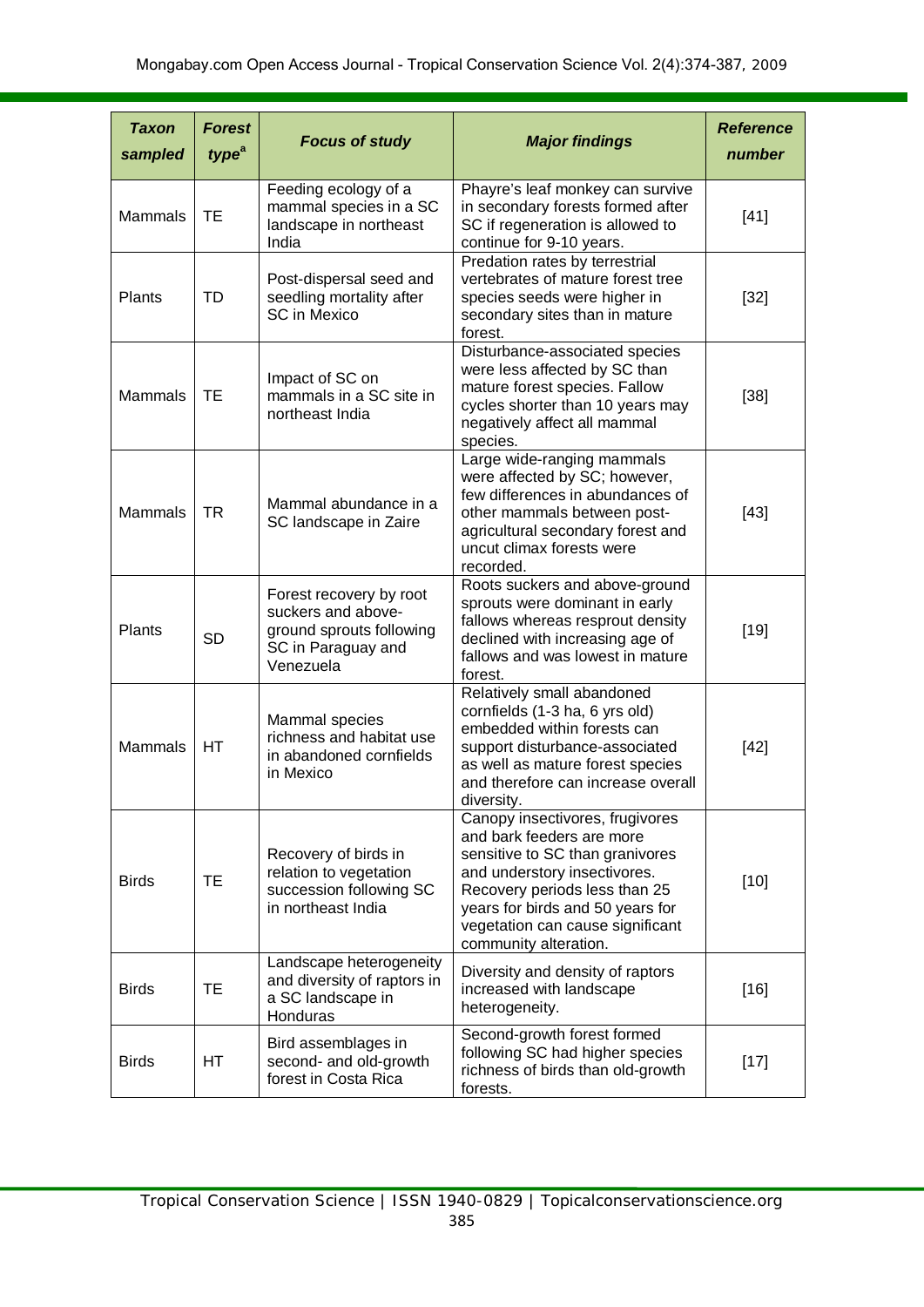| <b>Taxon</b><br>sampled | <b>Forest</b><br>type <sup>a</sup> | <b>Focus of study</b>                                                                               | <b>Major findings</b>                                                                                                                                                                                                                            | <b>Reference</b><br>number |
|-------------------------|------------------------------------|-----------------------------------------------------------------------------------------------------|--------------------------------------------------------------------------------------------------------------------------------------------------------------------------------------------------------------------------------------------------|----------------------------|
| <b>Birds</b>            | <b>SD</b>                          | Distribution, abundance<br>and diversity of forest<br>birds in SC successional<br>forests in Mexico | A majority of habitat specialist<br>migrant and resident bird species<br>were recorded in late<br>successional forest, although<br>species assemblages were similar<br>among successional stages.                                                | $[45]$                     |
| Plants                  | <b>TD</b>                          | Secondary succession<br>following SC in a tropical<br>dry forest in Bolivia                         | Species richness, canopy cover,<br>and basal area values reached or<br>exceeded 75% levels of mature<br>forest in 23-yr-old stands.                                                                                                              | $[27]$                     |
| Plants                  | HT.                                | Seed dispersal in a SC<br>landscape in Brazil                                                       | Percentage of plant species with<br>relatively small seeds was twice<br>that in a younger site (5-30 yrs<br>old) whereas percentage of<br>middle-sized seeds and fruits was<br>almost half that in older sites.                                  | $[29]$                     |
| Plants                  | <b>TE</b>                          | Vegetation recovery<br>following selective<br>logging and SC in a<br>Central African rainforest     | Recovery in terms of plant<br>species composition and diversity<br>following SC took 30-60 years<br>and endemic species had not<br>recovered even after 50-60 years.                                                                             | $[25]$                     |
| <b>Birds</b>            | <b>TE</b>                          | Bird diversity in SC<br>fallows in China                                                            | Fallows of traditional SC practice<br>with longer fallow cycles had<br>higher bird diversity than those of<br>non-traditional or modified SC<br>practice                                                                                         | $[48]$                     |
| <b>Mammals</b>          | <b>HT</b>                          | Impact of SC and hunting<br>on large mammals in<br>Peru                                             | Large-bodied species were only<br>found close to remote farms<br>where crop and livestock losses<br>of farmers to wildlife were also<br>higher. Large herbivores, large<br>carnivores, and primates may not<br>survive in human-disturbed areas. | $[36]$                     |
| Plants                  | <b>SD</b>                          | Post agricultural<br>succession in central<br>America                                               | Height, basal-area accumulation,<br>and recruitment of tree and shrub<br>species were higher in SC<br>successional sites than<br>abandoned pastures and<br>monocultures, indicating faster<br>recovery.                                          | $[53]$                     |
| Plants                  | <b>TR</b>                          | Seed dispersal in a SC<br>landscape in Philippines                                                  | Wind-dispersed seed numbers<br>outnumbered vertebrate-<br>dispersed seed numbers by a<br>factor of 15; however, few<br>seedlings of wind-dispersed<br>species were recorded in the<br>abandoned farm.                                            | $[28]$                     |
| Plants                  | MD                                 | Long-term effect of SC<br>on tree diversity in a<br>rainforest in Thailand                          | Species density and evenness<br>declined with the number of SC<br>cycles.                                                                                                                                                                        | $[31]$                     |